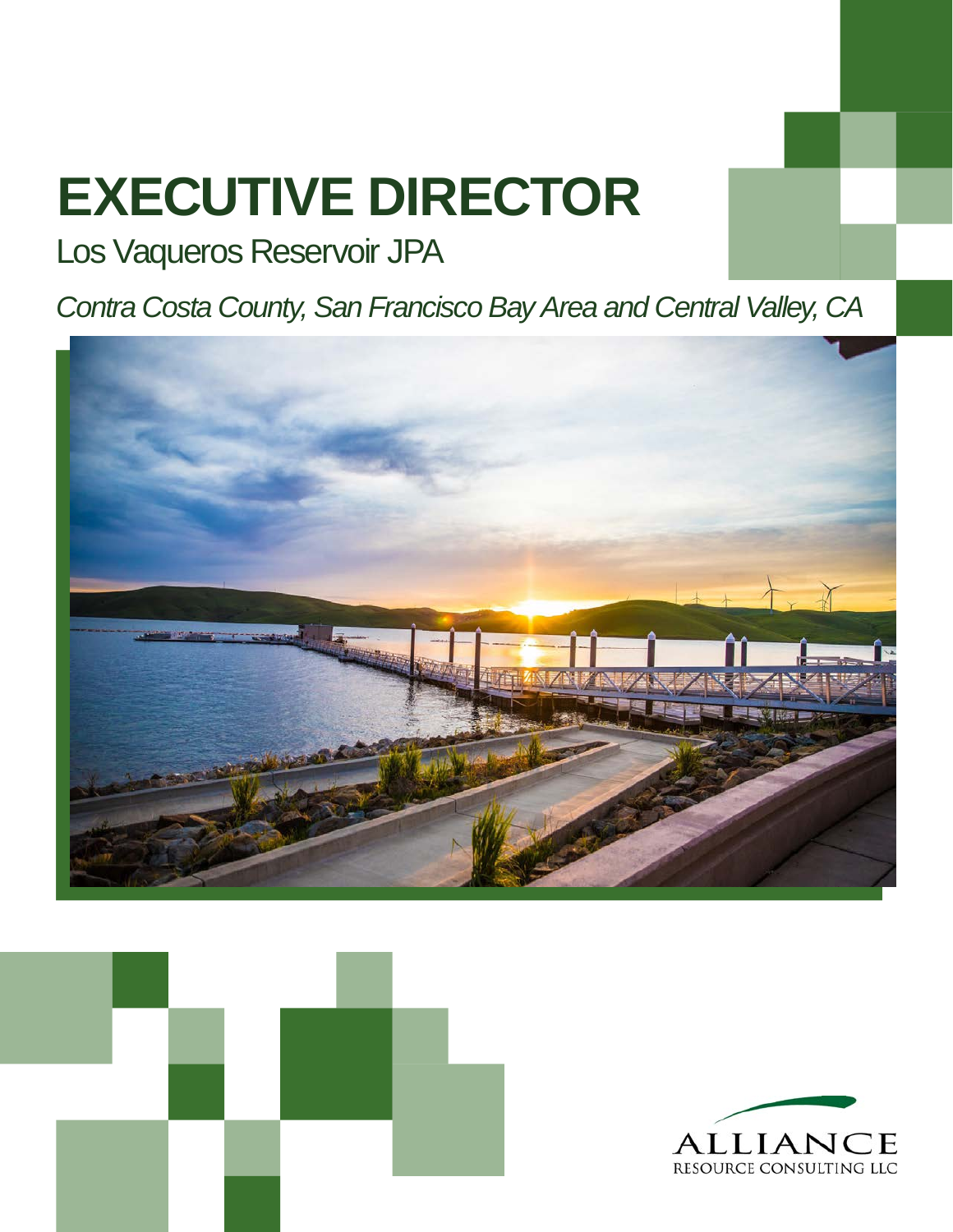# ALLIANCE<br>resource consulting llc



# **LOS VAQUEROS RESERVOIR JPA**

The Los Vaqueros Reservoir Joint Powers Authority (JPA) was formed in October 2021 to govern the Phase 2 Los Vaqueros Reservoir Expansion Project (Project). The eight agencies which make up the JPA include: Alameda County Water District, Contra Costa Water District, East Bay Municipal Utility District, Grassland Water District, San Francisco Public Utilities Commission, San Luis & Delta-Mendota Water Authority, Santa Clara Valley Water District, and Zone 7 Water Agency.

## **THE PROJECT**

The Project will increase Bay Area and Central Valley water supply reliability, develop water supplies for wildlife refuges, and improve water quality while protecting Delta fisheries and providing additional Delta ecosystem benefits. When completed, it will increase the Los Vaqueros Reservoir's capacity from 160,000 acre-feet to 275,000 acre-feet and add new and modified conveyance facilities to provide environmental, water supply reliability, operational flexibility, water quality, and recreational benefits. Activities currently underway include permitting, project design, and agreement development, while also pursuing additional funding for the Project. The Project has been approved for \$477 million from the state and recently earned an additional \$50 million in federal appropriations. The remainder of the project costs will be covered by additional federal funding and JPA Member contributions. Construction is slated to begin in 2023, pending necessary reviews and approvals, and is anticipated to continue through 2030.

Additional information is available at [https://losvaquerosjpa.com/.](https://losvaquerosjpa.com/)

# **THE POSITION**

Under direction of the Board of Directors, the JPA's Executive Director will serve as the chief executive of the JPA, implementing Board policy. While working with the Board of Directors and Member agency staff, the Executive Director executes administrative policies and is responsible and accountable for technical, administrative, and policy level tasks in the furtherance of the Project. The Executive Director will be a contractor to the JPA, not a staff member or employee. As such, the Executive Director will operate under an independent legal entity and will need to carry their own liability and errors and omissions insurance. The ideal tenure for the person selected is five to seven years — the time it will take to shepherd the Project to the beginning of its operational phase.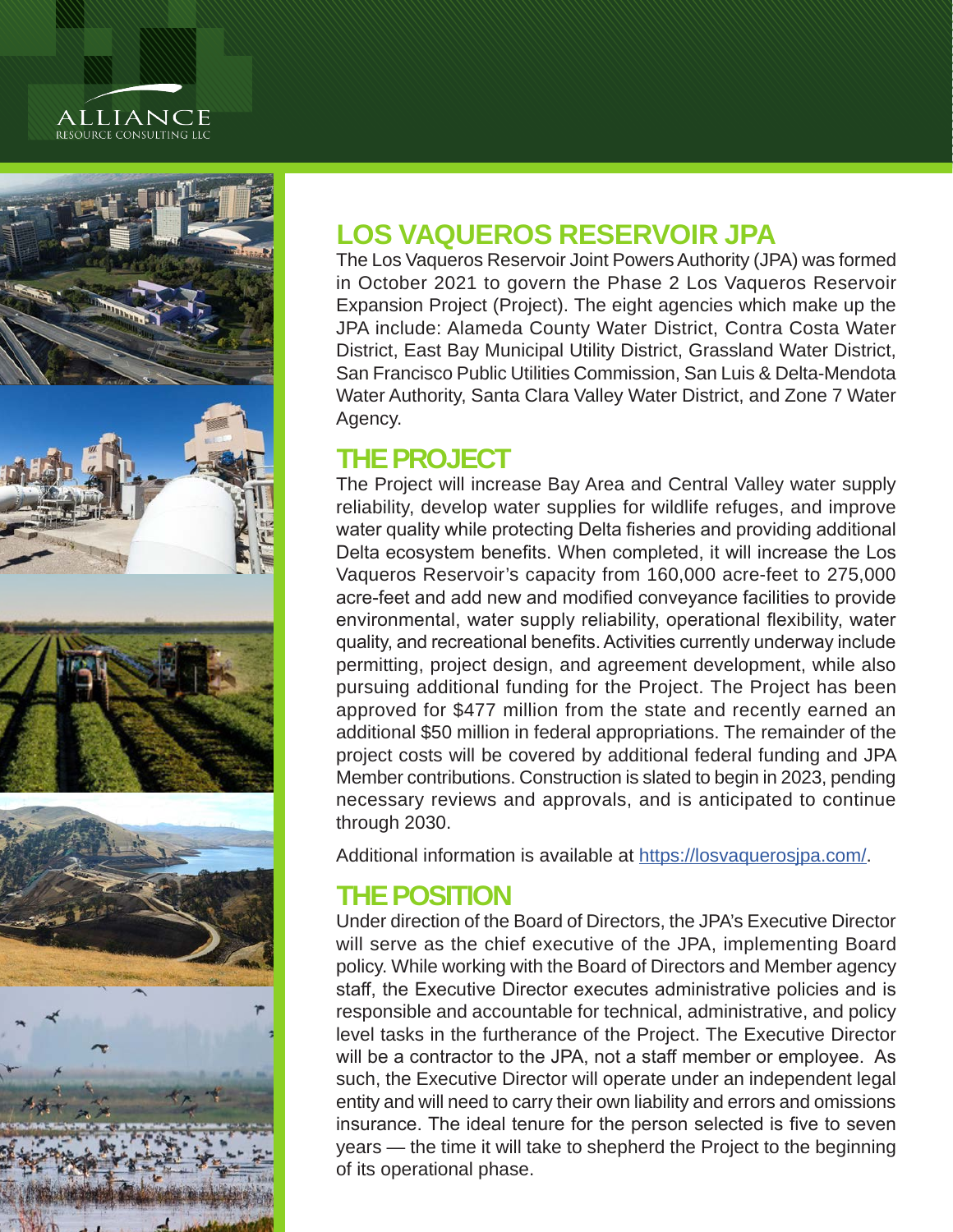Los Vaqueros Reservoir JPA

The Executive Director is responsible for navigating a complex policy and regulatory environment related to completion of the Project. The successful candidate will handle multiple functions, with appropriate Board oversight, including financial administration, budgeting, drafting agendas and staff reports for Board meetings, running committee meetings, overseeing various consultants for legal and technical work, and advocating before local, state, and federal governmental agencies and executive and legislative leaders. The position requires familiarity with principles of California water law, CEQA, NEPA, and existing local, state, and federal water supply projects.

# **THE IDEAL CANDIDATE**

The ideal candidate is a highly organized, task-oriented leader with excellent communication skills and a knack for problem solving. They have extensive experience with managing large, multi-faceted projects and a successful track record of working with multiple agencies to obtain a successful outcome in a complex regulatory environment. They are self-driven, collaborative and politically savvy. They pursue their work with a sense of urgency yet maintain the flexibility and patience needed to effectively support a group of individuals with diverse personalities and differing perspectives in reaching their common goal — completion of the Project and mutually beneficial operation of the Project among the JPA's Members.

#### **Qualifying Education and Experience**

Any combination of education and/or experience that has provided the knowledge, skills, and abilities necessary for successful job performance is acceptable. Example combinations includes graduation from an accredited college or university with major work in public administration, business administration, civil engineering, public policy, law, or a closely related field AND at least five (5) of years senior-level managerial experience, three years of which must include organizational leadership, project management, interagency coordination, and working with elected officials.

#### **Knowledge, Skills and Abilities**

- In-depth experience with organizational and financial administration, budgeting, operation, and management
- Knowledge of planning, permitting, environmental analysis, design, cost estimating, public works contracting and construction processes sufficient to oversee the work of contractors and consultants
- Ability to collaborate in preparing for and managing all aspects of public meetings; familiarity with the Brown Act, open government laws and other applicable California laws governing public agency operations
- Proficiency in conducting research, performing analysis, and preparing reports
- Ability to communicate complex information to a wide variety of audiences in clear, understandable terms, including to members of the media and the general public
- Ability to lead negotiations, build consensus, and develop agreements with diverse groups of stakeholders